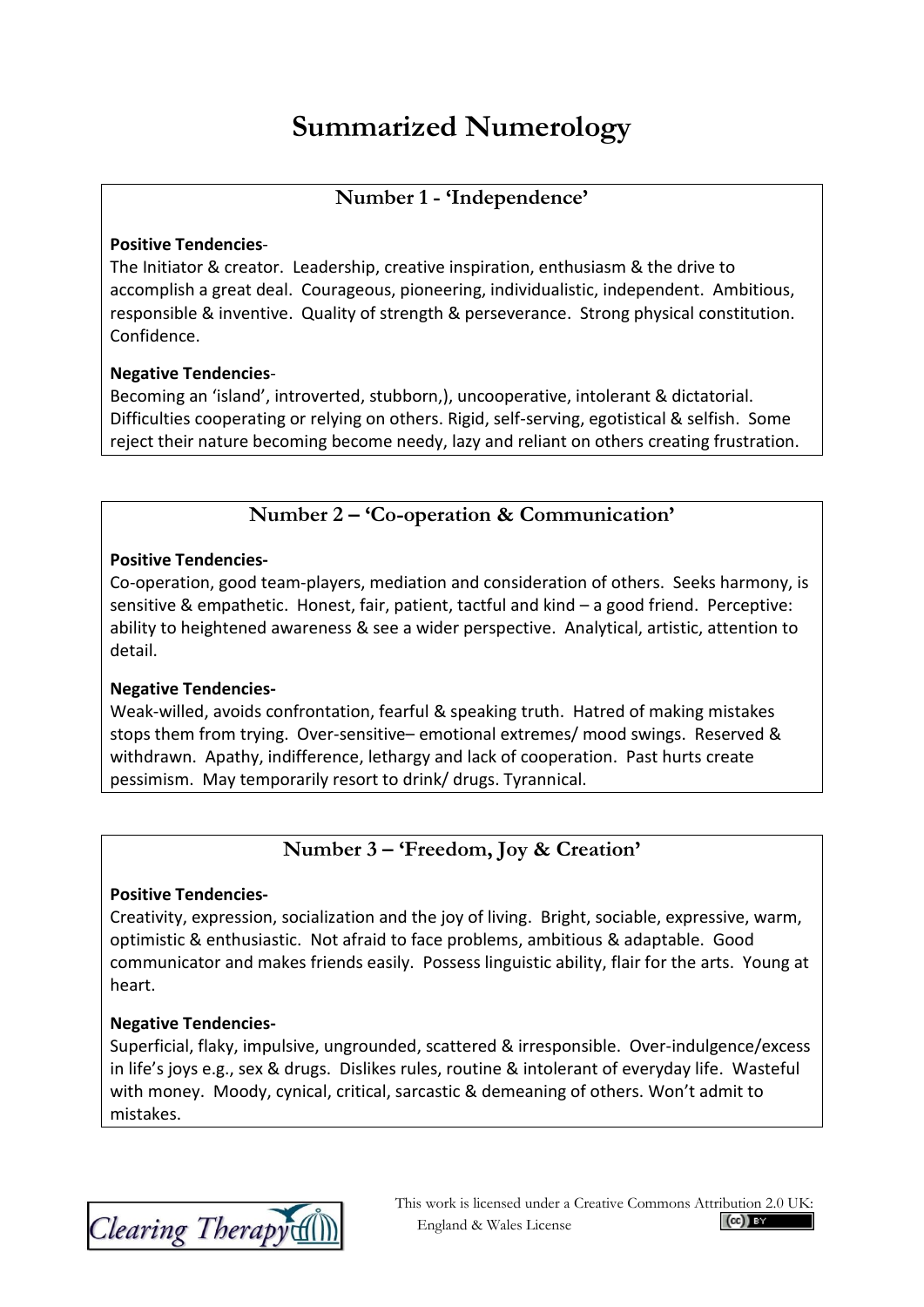# **Number 4 – Life-path of 'Method & Order'**

#### **Positive Tendencies-**

The corner-stone & foundation. Creates method from chaos. Overcoming limits to create steady growth. Values order, methodical, organised, efficient & hard-working. Genuine, grounded, pragmatic, trustworthy & sensible. High standards, dedication & attention to detail. Loyal & reliable.

#### **Negative Tendencies-**

Hard on themselves. Poor at co-operation & communication. Destructive stubbornness. Resistance to or fear of change. Can box self in with own inflexible rules & feel frustrated & restricted. Black & white perspective. Impatience. If deeply negative become disorganised, chaotic & unaccountable.

## **Number 5 – 'Constructive Use of Freedom'**

#### **Positive Tendencies-**

Expansiveness, versatility, adventurous & free. Thinking outside the box. Highly intelligent, visionary, forward thinking, quick witted, shrewd and sharp. Unafraid of risk and change. Positive communication and the ability to inspire others. Inquisitive visionary.

## **Negative Tendencies-**

Inability to complete projects, restless & drifting. Confined by routine. Frequent direction changes & unreliability. Drifting in & out of relationships. Confusion from too many possibilities. Lack of direction, detachment, pessimism, boredom & destructive rebellion. Goes in to excesses & addictions.

# **Number 6 – 'Achieving Balanced Responsibility'**

#### **Positive Tendencies-**

Responsibility and service. The nurturer: compassionate, sympathetic, warm, kind, understanding, loyal, loving, reliable, family or community orientated. Helpful, sharing and co-operative. Strong empathy towards other's needs. Idealistic, positive, benevolent, sociable &harmonious.

#### **Negative Tendencies-**

Takes on too much responsibility. Anxiety & interference. Resenting their service. Being a doormat or a controller in relationships. Can become jealous & quarrelsome. Critical of self of others. Tempted by rule bending. Some shun their path becoming irresponsible, selfish & self-centred.

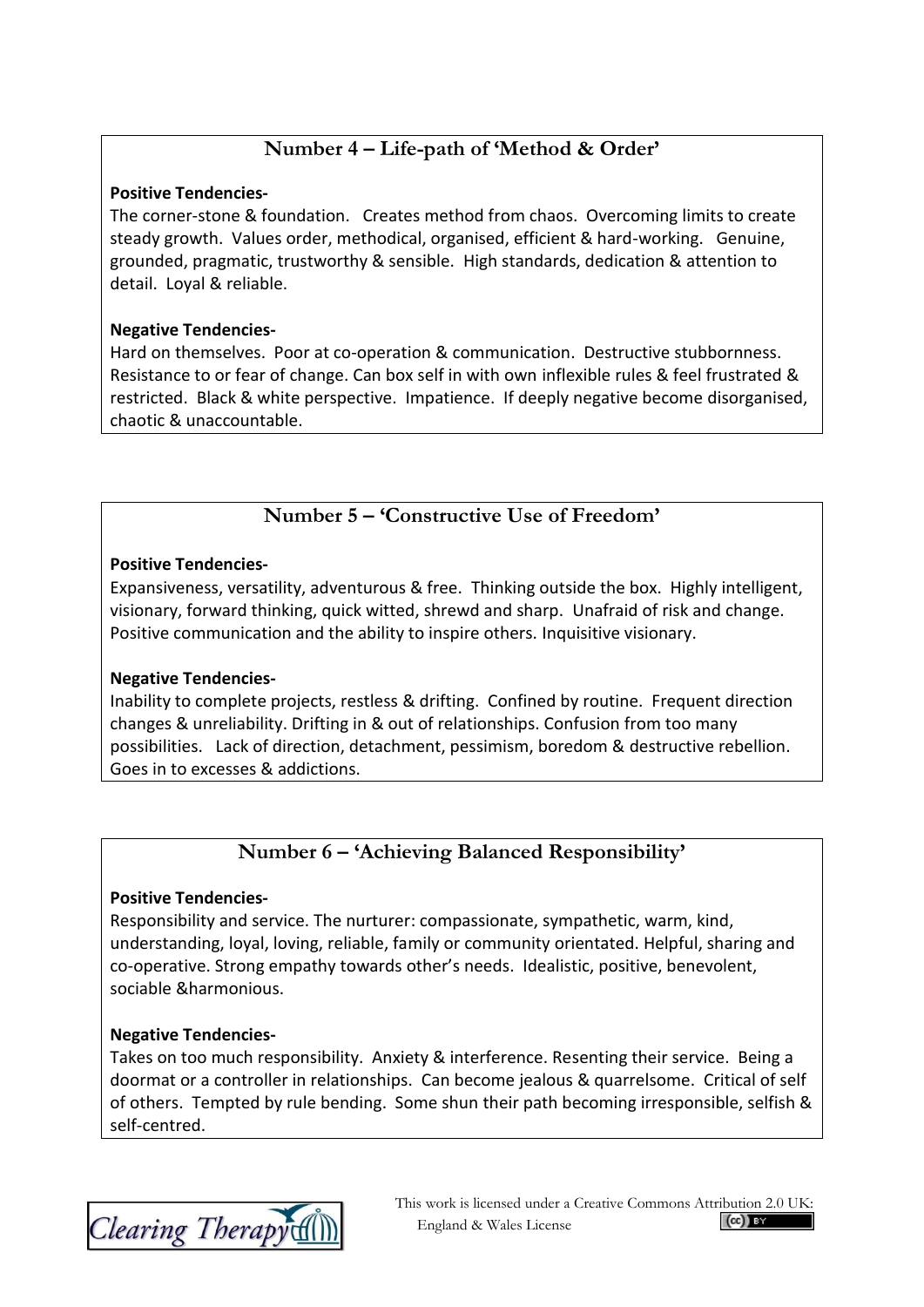# **Number 7 – 'Spiritual Isolation'**

#### **Positive Tendencies-**

The knowledge seeker: study, reflection, awareness & deep thinking. Insightful, studious & nature loving. Investigates an idea before taking it on. Capacity to be intellectually strong & capable. May excel at science or spirituality e.g., meditation. Research, planning, evaluation & analysis.

#### **Negative Tendencies-**

Sceptical, critical, cynical, doubtful, argumentative, disappointed & pessimistic. Puts up barriers - appearing aloof & egotistical. Inferiority complex. Hyper-sensitive leading to withdrawal. Expects perfection of self or others. Lacks determination & enthusiasm - creates inability to complete ideas.

# **Number 8 – 'Spiritual & Material Balance'**

#### **Positive Tendencies-**

Practical, ambitious, confident – oozes power and charisma. Natural leadership ability. Dependable, grounded, organized, analytical, good judge of character. Down to earth, independent & self-controlled. Have the courage of their convictions. Business acumen & competitiveness.

## **Negative Tendencies-**

Focused on attaining status or power at all costs – suppressing or trampling on others. Dictatorial, manipulative, bossy, forceful, over-dominant & ruthless. Impatient, lacking in restraint or self-control. Rigid opinions, judgemental & over-critical. Can create isolation, rejection & bitterness.

# **Number 9 – 'Spiritual Expansion'**

#### **Positive Tendencies-**

The Humanitarian: selflessness, empathy, idealism & altruism. Ability to suspend judgment & of deep understanding. Strong desire to help others. Friendly, enthusiastic, passionate, trustworthy, honourable, generous & loving. Creatively expressive. Restrained leaders & strong characters.

#### **Negative Tendencies-**

Distress at 'injustice' creating dejection. Takes on too much responsibility – creating stress & bitterness. Poor with money or contracts. Fear of failure, can't deal with rejection & destructively critical. Rejection of their 'selfless' path becoming self-centred, demanding & destructive.

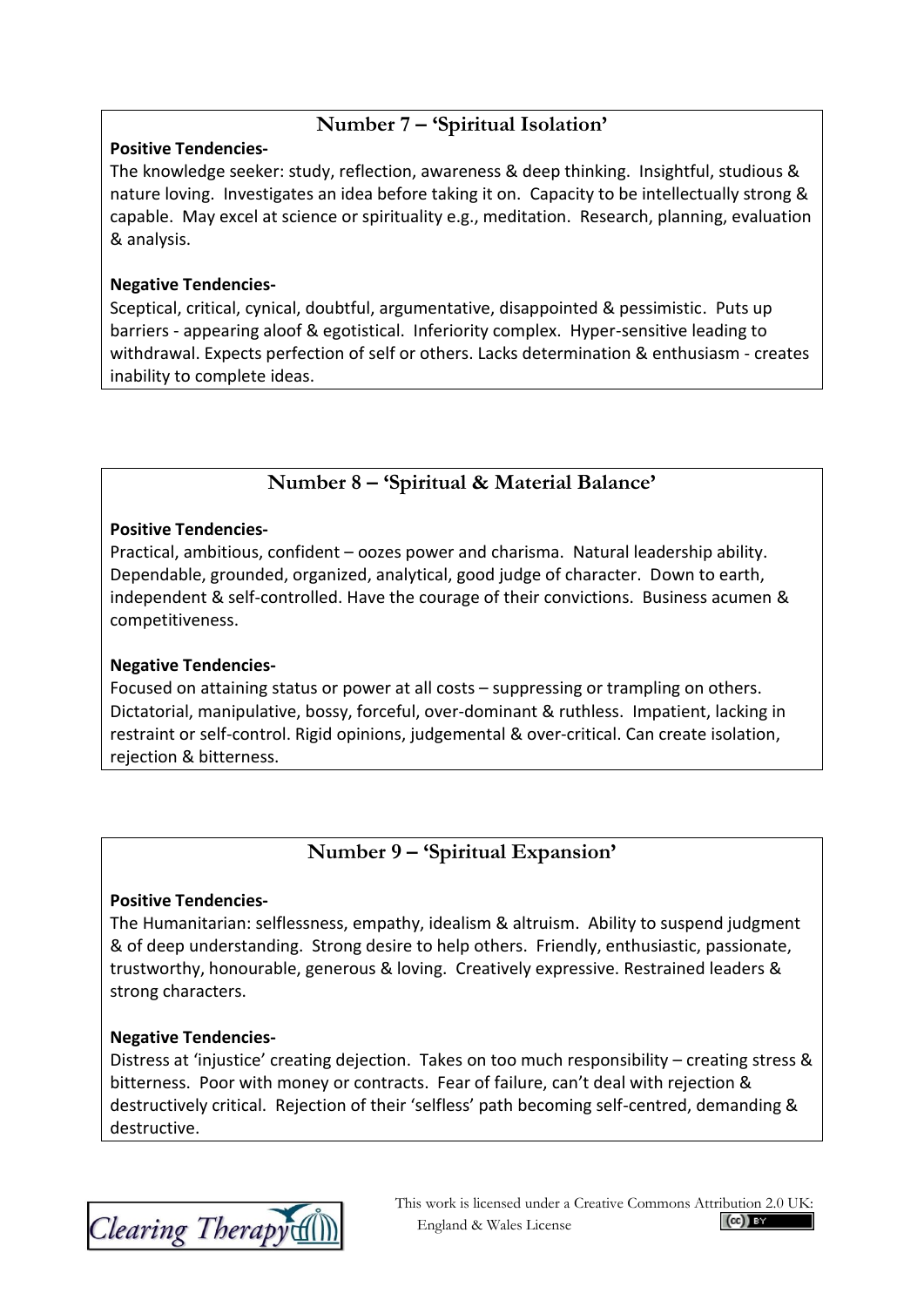## **Master Number 11**

#### **Positive Tendencies-**

The visionary: dreamer, visionary, innovative &intuitive. Very capable & talented in their interests. Special or spiritual awareness. Quiet, inspirational leadership qualities – natural ability to illuminate others paths. Interesting, avant-guard & out-going. Idealistic, honest, inner strength & helpful.

#### **Negative Tendencies-**

Impractical, dreamy, ungrounded & eccentric. Poor decision makers. High ideals & inflexibility lead to dejection, apathy, hurt & judgement. Difficulties in co-operating & communicating with others or self. Sensitivity emotionally & physically: nervous tension, mood swings, bottles up & later 'blows'.

## **Master Number 22**

#### **Positive Tendencies-**

The master builder: Successfully delivers great accomplishments & large-scale endeavours. Aims for the top. Extremely capable in their field. Powerful, visionary leaders. Broad outlook coupled with pragmatism. Intelligent, perceptive, charismatic, diplomatic & idealistic. Very strong characters.

#### **Negative Tendencies-**

Dominating, overbearing, dogmatic and tyrannical. Stubborn & inflexible. Intolerance & impatience with towards those who don't see what they do. Uncompromising, self-centred & mean. Nervous tension, chaotic energy, lacks inner calm. Negative hindsight, cynicism, fear of failure & inferiority.

## **Master Number 33**

#### **Positive Tendencies-**

The philanthropist: huge capacity for kindness, nurturing, empathy & unconditional love. Spiritual, intuitive, illuminating - capacity of spiritual teaching & inspiration Service orientated: therapists, healers, counsellors. Enthusiastic, driven, strong & tenacious. Good communicators.

#### **Negative Tendencies-**

Self-sacrifice, martyrdom & too much responsibility. A doormat. Overwhelmed by their energy & emotionally unsettled. Superior, aloof, fanatical and egotistical. Some shun their nature & become selfish, flaky, irresponsible, helpless & untrustworthy. Or escape in to addiction, e.g., drinking.